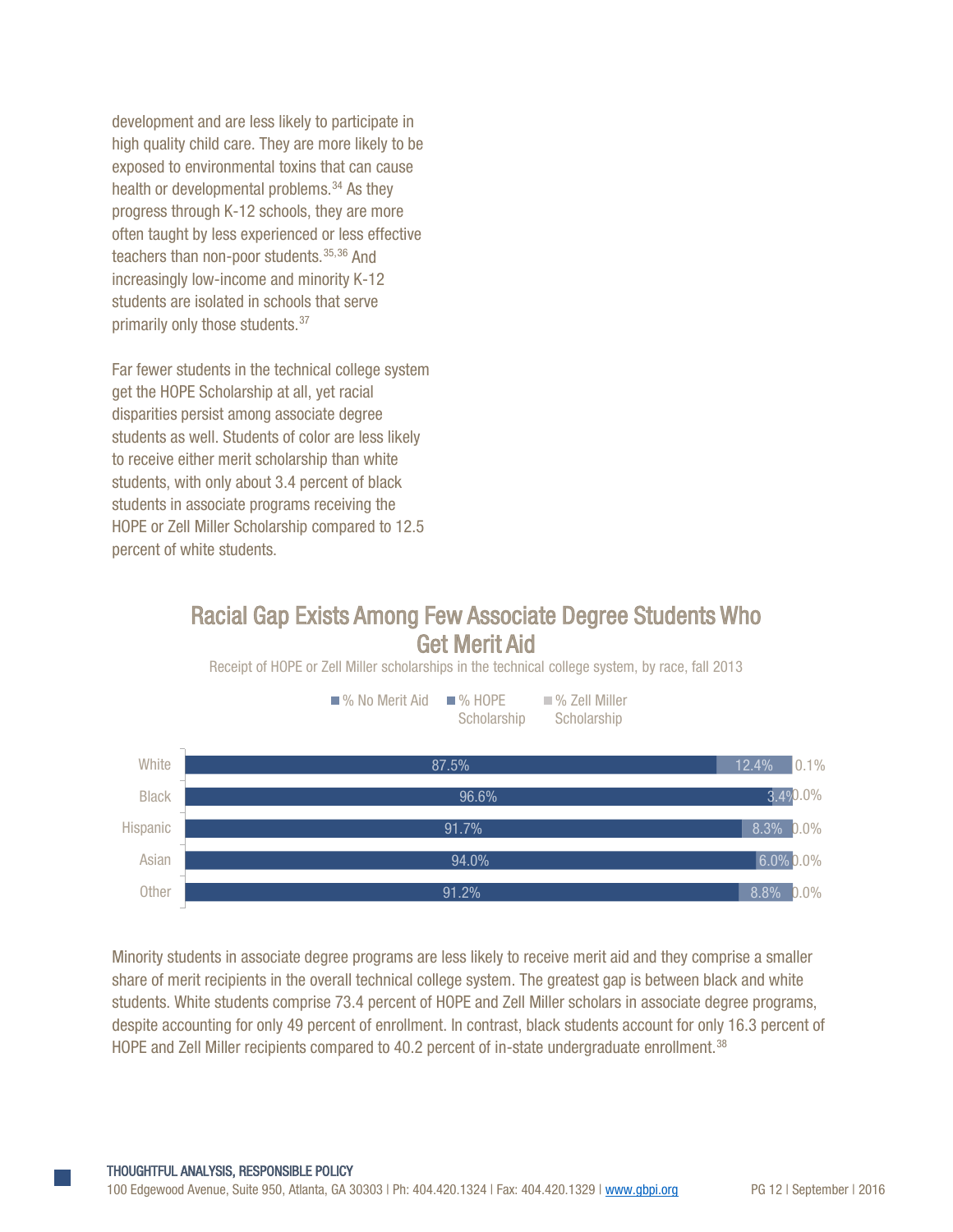#### Age Restriction Likely Limits HOPE Scholarship Access for Non-traditional Students

Students who delay going to college to work, take care of family or other reasons are hindered from getting merit aid by the seven-year time limit for high school graduates to use the HOPE and Zell Miller Scholarship. More than 12 percent of undergraduates in the university system in 2015, or 33,183 students, were 25 years old or older.<sup>[39](#page-19-0)</sup> Most will not be eligible for a scholarship.

The seven-year restriction plays a much larger role in limiting technical college students' access to merit aid. About 60 percent of associate degree students are 24 or older, yet they comprise only 27 percent of HOPE Scholarship recipients and 5 percent of Zell Miller recipients in the technical college system. The most academically successful students out of high school for more than seven years cannot get either scholarship.

|                                                                                           |                                                                                                                                                                                                | Merit Scholars: Representation by Age in the Technical College System |                                                                                                                                                         |  |  |
|-------------------------------------------------------------------------------------------|------------------------------------------------------------------------------------------------------------------------------------------------------------------------------------------------|-----------------------------------------------------------------------|---------------------------------------------------------------------------------------------------------------------------------------------------------|--|--|
| Age                                                                                       | % Associate Degree<br><b>Students in TCSG</b>                                                                                                                                                  | % HOPE Scholarship<br><b>Recipients in TCSG</b>                       | % Zell Miller Scholarship<br><b>Recipients in TCSG</b>                                                                                                  |  |  |
| 23 and under                                                                              | 40.2                                                                                                                                                                                           | 72.7                                                                  | 94.7                                                                                                                                                    |  |  |
| 24-34                                                                                     | 33.4                                                                                                                                                                                           | 17.3                                                                  | 5.3                                                                                                                                                     |  |  |
| $35 - 44$                                                                                 | 15.4                                                                                                                                                                                           | 6.1                                                                   | $\boldsymbol{0}$                                                                                                                                        |  |  |
| $45 - 54$                                                                                 | 8.6                                                                                                                                                                                            | 2.8                                                                   | $\overline{0}$                                                                                                                                          |  |  |
| 55 and over                                                                               | 2.5                                                                                                                                                                                            | 1.1                                                                   | $\overline{0}$                                                                                                                                          |  |  |
|                                                                                           | <b>E Grant Provides Broad Coverage</b><br><b>Doesn't Eliminate Cost Concerns</b>                                                                                                               |                                                                       |                                                                                                                                                         |  |  |
| numbers tell a different story for<br>t, and there are fewer disparities<br>e who do not. | gia's main aid program for technical<br>ge students, the HOPE Grant, A much<br>er proportion of students in certificate<br>diploma programs receive a HOPE<br>een students who receive one and | <b>Enrollment</b><br>69,422*<br><b>No HOPE Grant</b><br>18,257        | <b>HOPE Grant Covers Broad Swath of</b><br><b>Technical College Students</b><br>TCSG enrollment, by degree program and receipt of HOPE Grant, fall 2013 |  |  |

# HOPE Grant Provides Broad Coverage but Doesn't Eliminate Cost Concerns

The numbers tell a different story for Georgia's main aid program for technical college students, the HOPE Grant. A much higher proportion of students in certificate and diploma programs receive a HOPE Grant, and there are fewer disparities between students who receive one and those who do not.

The HOPE Grant helps about 74 percent of the 69,422 technical college students in certificate and diploma programs. Technical college students who are in certificate and diploma programs are shown next to those in associate degree programs here for context. Associate degree students are eligible for the HOPE and Zell Miller scholarships but not the HOPE Grant.

# HOPE Grant Covers Broad Swath of Technical College Students



*\* Excludes undeclared students who are not eligible for financial aid*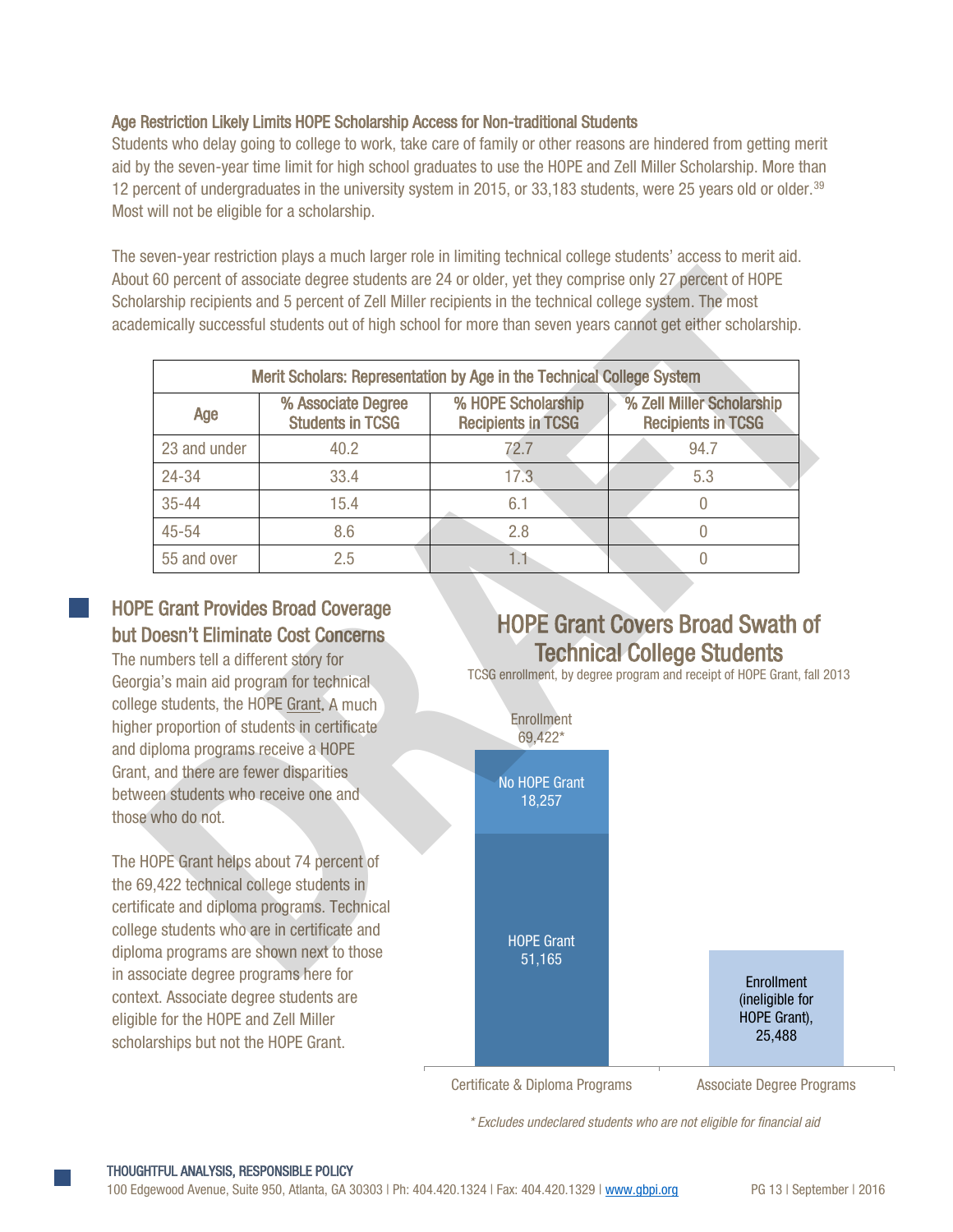#### Grant Does Good Job Reaching Poor Students, Minorities

Poverty and race are much less a factor in a students' access to the HOPE Grant. About 85 percent of low-income students get the grant, although 6,382 low-income students went without one. About 56 percent of non-poor students receive a grant.



Access to the HOPE Grant varies little among student populations. The racial or ethnic makeup of grant recipients closely mirrors the makeup of the overall technical system. White, black, and Hispanic students comprise nearly 96 percent of students enrolled in certificate and diploma programs, and similar majorities of each group receive the grant.



# HOPE Grant Students Reflect Make-Up of Eligible Technical College Programs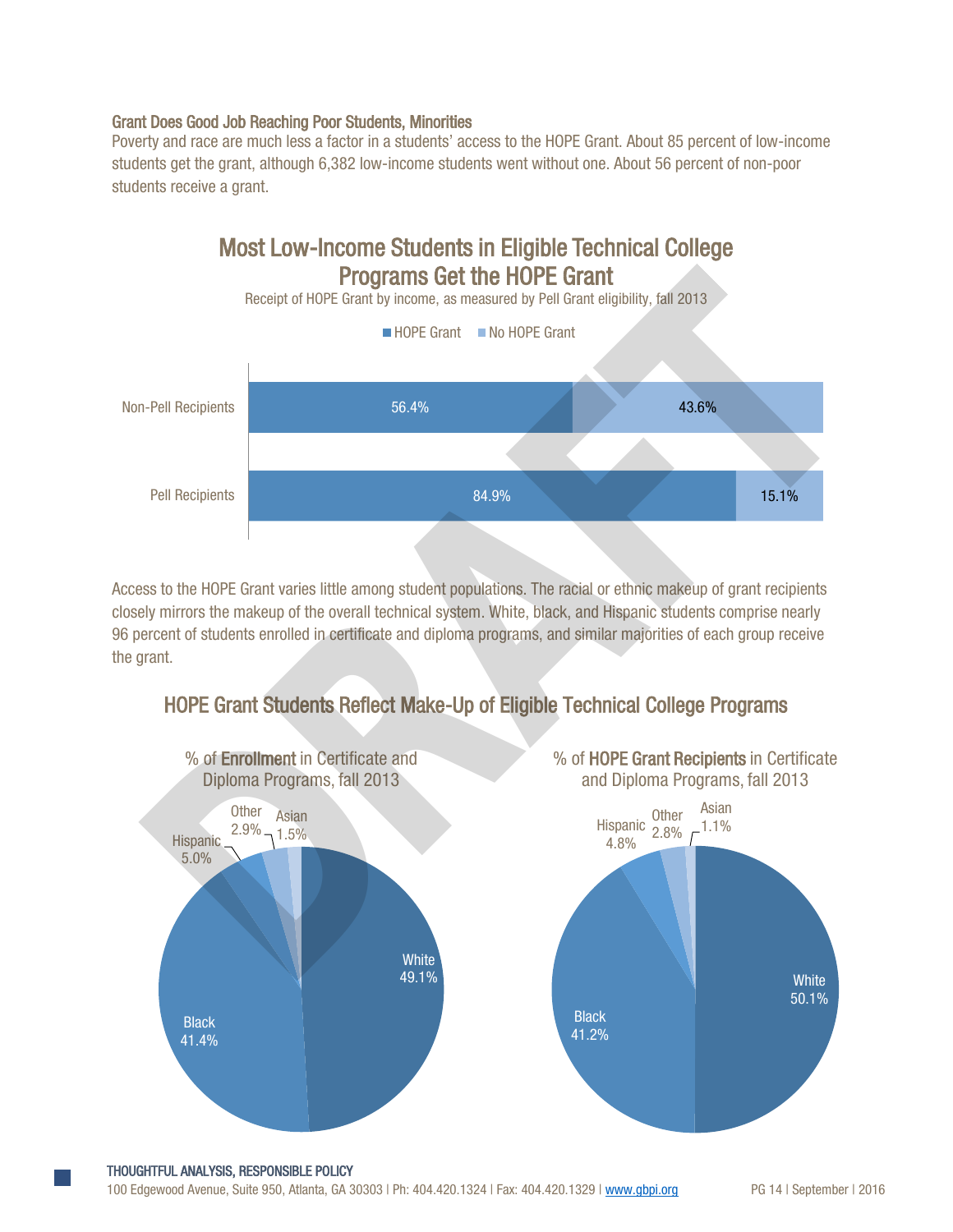### Age Not a Major Factor in Access to HOPE Grant

The HOPE Grant does not carry a seven-year post-high school time limit so age is not a big factor as with the merit scholarships. More students under 23 get one than in older age groups but the majority of students in all age groups get one.



# Conclusion: Enhanced Approach to Financial Aid Can Strengthen Georgia's Future

Georgia lawmakers changed the landscape of higher education when they created the HOPE Scholarship and the HOPE Grant more than 20 years ago. The programs boosted postsecondary enrollment and helped keep more of Georgia's best prepared students in state for college. Georgia emerged as a national leader with its pioneering approach to keeping college costs within reach for many students. Other states followed its path. Georgia should take the lead again through an enhanced approach to financial aid that ensures students from all backgrounds, regardless of race, ethnicity, age or family income, can gain the benefits of a college degree.

This analysis concludes with three policy options that Georgia lawmakers can consider as first steps to remedy some of the inequities identified. This study is a launching point for additional GBPI research into these and other possible solutions.

Establish a new, stand-alone needs-based financial aid program. The HOPE and Zell Miller scholarships and the HOPE Grant provide a strong foundation for a broader approach to financial aid. One missing component is a set of strategies designed to help thousands of Georgia students struggling to keep up with rising costs. A program available to all students whether or not they also receive the HOPE Scholarship or HOPE Grant can provide a lifeline to hardworking families trying to juggle the high price of tuition, fees and cost of living.

A comprehensive strategy employed by Georgia State University provides strong evidence that needs-based aid can help keep students on track for graduation and is a worthy investment. Georgia State established Panther Retention Grants in 2011 as part of a broader effort to improve completion rates. The grants go to students at-risk for leaving school due to non-payment of tuition and fees. Seventy-one percent of seniors who received the grants graduated within two semesters and 90 percent of the freshmen who got them were retained.<sup>40</sup> The grants are part of the reason Georgia State's graduation rate climbed from 32 percent in 2003 to 54 percent in 2014.[41](#page-19-2)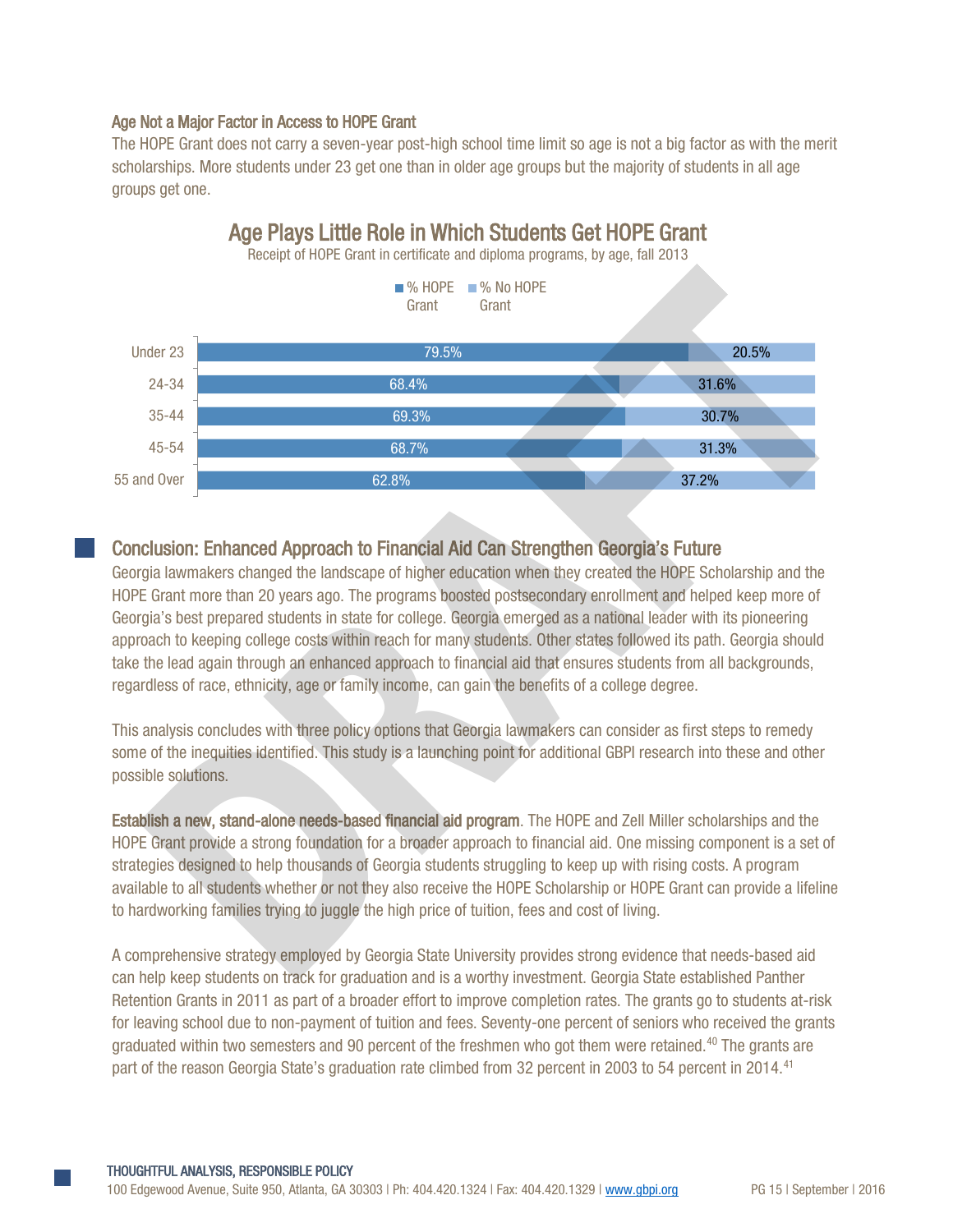Institutional efforts like these make a difference but fall short of the full scope of students' unmet financial needs. Students' unmet need totaled about \$660 million across the university system in the 2013- 2014 academic year.<sup>[42](#page-19-3)</sup> That year institutions across the system raised only enough money to award \$28.8 million in need-based aid.<sup>[43](#page-19-4)</sup>

A comprehensive, statewide need-based aid program holds the potential to replicate the success of initiatives like those at Georgia State. Georgia now runs two aid programs that take need into account, but they serve only a small fraction of students (detailed in Appendix B).

# \$660 Million

Unmet student financial need across university system in 2013-2014

# \$28.8 Million

Amount university system raised to award in need-based aid

Evidence shows need-based aid programs increase enrollment and support improved completion rates.44 If the university system's graduation rate rose by 10 percentage points, approximately half Georgia State's increase, about 5,200 more of the freshmen who enrolled in fall 2015 would graduate within six years.<sup>45,46</sup> Even if the graduation rate rose by only five percentage points, Georgia's colleges and universities would produce more than 2,600 additional graduates.

Restore the HOPE Grant to its original promise of full tuition plus fees for technical college. The reduction of the HOPE Grant award amount combined with tuition increases is making technical colleges less affordable. This is a likely factor in ongoing enrollment decline in Georgia's technical colleges since its peak in 2010. The drop in credit hours students take is another indicator of the toll of diminishing affordability. More students enrolled in technical colleges in fall 2015 than in fall 2007 but they took far fewer credit hours. Taking fewer classes and lengthening the time they spend in school puts students at greater risk for not finishing. And Georgia's employers depend on a steady contribution from the workforce development pipeline. That to replicate the success of initialities as the consent and depred to a consent and the relation of the consent and the programs increase enrollment and support improved completion rates.<sup>44</sup> If the unt, but they serv

The Strategic Industries Workforce Development Grant supplements the HOPE Grant for students in selected fields as does the Zell Miller Grant and both are a valuable resources. But they serve only a portion of technical and diploma students. They also do not cover mandatory fees, which can be as costly as a class. A restored HOPE Grant will accelerate students' pathway into the workforce.

Eliminate the HOPE Scholarship's arbitrary penalty for students out of high school more than seven years. This regulation overlooks the growing number of students in their 20s, 30s and older who are enrolling in postsecondary programs. It is also at odds with a joint initiative by the university and technical college systems, Go Back, Move Ahead, to encourage people who dropped out of college to return and finish their programs. If they enroll in a certificate or diploma program, they can access a HOPE Grant. If their goal is an associate or bachelor degree, there is no state aid for them. Extending eligibility beyond seven years after high school gives academically successful college students of all ages a chance to participate in the HOPE Scholarship.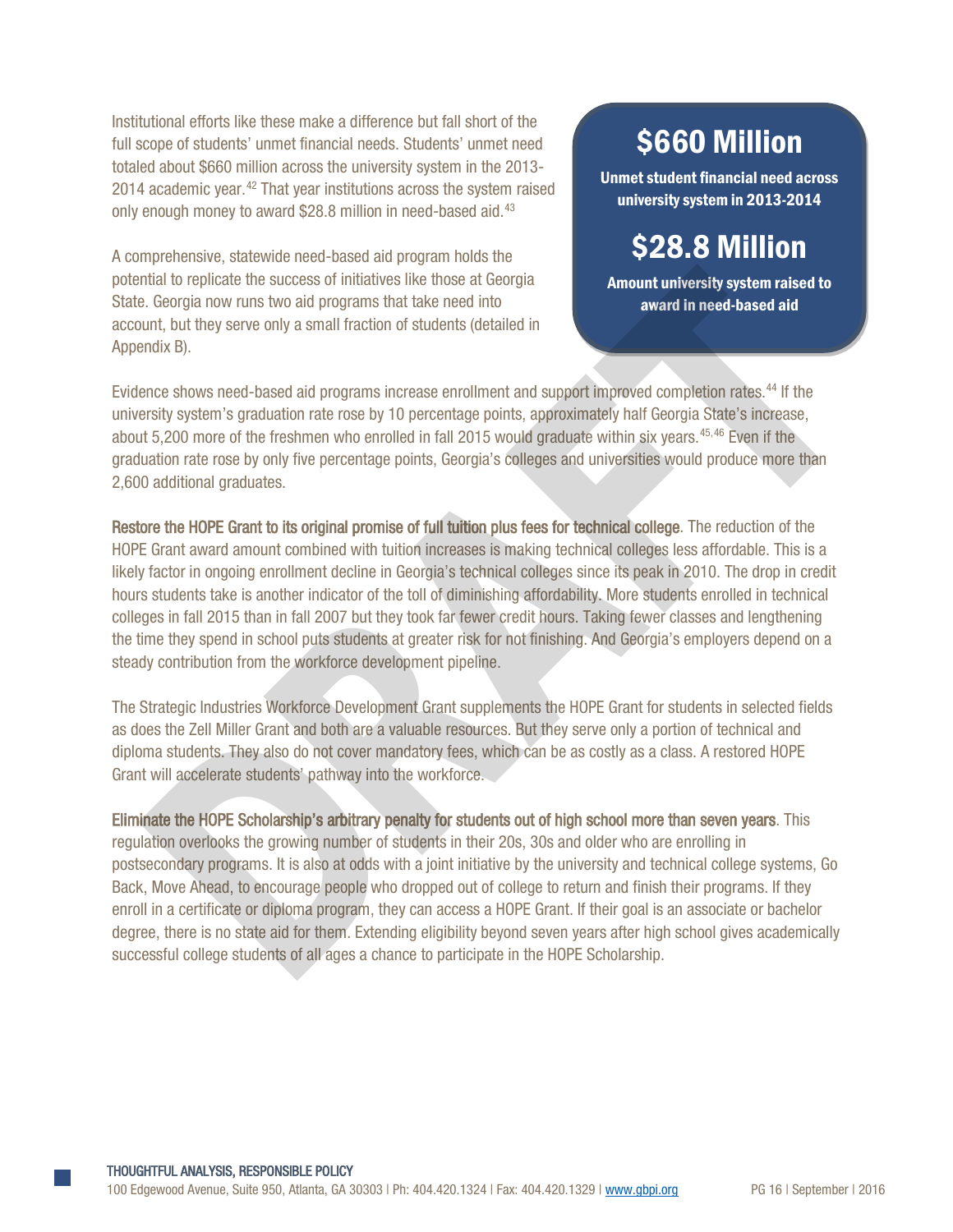| Institution                          | % Pell | % HOPE<br>Scholarship | % Zell Miller<br>Scholarship | % HOPE &<br><b>Zell Miller</b><br>Scholarship | % No Merit<br>Aid |
|--------------------------------------|--------|-----------------------|------------------------------|-----------------------------------------------|-------------------|
| <b>Research Universities</b>         |        |                       |                              |                                               |                   |
| Georgia Institute of Technology      | 24.3   | 29.0                  | 34.8                         | 63.8                                          | 36.2              |
| Georgia Regents University           |        |                       |                              |                                               |                   |
| (now Augusta University)             | 46.7   | 26.5                  | 3.0                          | 29.5                                          | 70.5              |
| Georgia State University             | 54.0   | 37.1                  | 1.8                          | 38.9                                          | 61.1              |
| University of Georgia                | 25.9   | 51.0                  | 27.6                         | 78.6                                          | 21.4              |
| <b>Comprehensive Universities</b>    |        |                       |                              |                                               |                   |
| Georgia Southern University          | 41.3   | 39.0                  | 3.5                          | 42.5                                          | 57.5              |
| Kennesaw State University            | 42.0   | 32.9                  | 2.1                          | 35.0                                          | 65.0              |
| University of West Georgia           | 51.8   | 33.7                  | 1.9                          | 35.6                                          | 64.4              |
| Valdosta State University            | 48.6   | 34.7                  | 2.2                          | 36.9                                          | 63.1              |
| <b>State Universities</b>            |        |                       |                              |                                               |                   |
| Albany State University              | 73.8   | 16.3                  | 0.1                          | 16.4                                          | 83.6              |
| <b>Armstrong State University</b>    | 47.0   | 28.3                  | 2.3                          | 30.6                                          | 69.4              |
| <b>Clayton State University</b>      | 62.6   | 14.2                  | 0.4                          | 14.6                                          | 85.4              |
| Columbus State University            | 50.0   | 33.5                  | 2.0                          | 35.5                                          | 64.5              |
| Fort Valley State University         | 78.4   | 14.4                  | 0.4                          | 14.8                                          | 85.2              |
| Georgia College & State University   | 22.3   | 60.2                  | 6.8                          | 67.0                                          | 33.0              |
| Georgia Southwestern University      | 49.9   | 23.6                  | 1.9                          | 25.5                                          | 74.5              |
| Middle Georgia State University      | 53.5   | 20.7                  | 0.8                          | 21.5                                          | 78.5              |
| Savannah State University            | 78.6   | 18.0                  | 0.3                          | 18.3                                          | 81.7              |
| University of North Georgia          | 38.7   | 36.3                  | 3.2                          | 39.5                                          | 60.5              |
| <b>State Colleges</b>                |        |                       |                              |                                               |                   |
| Abraham Baldwin Agricultural College | 50.3   | 31.1                  | 1.9                          | 33.0                                          | 67.0              |
| Atlanta Metropolitan College         | 77.6   | 3.3                   | 0.0                          | 3.3                                           | 96.7              |
| <b>Bainbridge State College</b>      | 80.9   | 32.2                  | 0.3                          | 32.5                                          | 67.5              |
| College of Coastal Georgia           | 57.0   | 23.0                  | 0.8                          | 23.8                                          | 76.3              |
| <b>Dalton State University</b>       | 59.8   | 37.0                  | 1.0                          | 38.0                                          | 62.0              |
| Darton State College                 | 59.5   | 14.6                  | 0.6                          | 15.2                                          | 84.9              |
| East Georgia State College           | 64.9   | 18.3                  | 0.5                          | 18.8                                          | 81.2              |
| Georgia Gwinnett College             | 53.4   | 20.7                  | 0.5                          | 21.2                                          | 78.8              |
| Georgia Highlands College            | 51.8   | 18.8                  | 0.3                          | 19.1                                          | 80.9              |
| Georgia Perimeter College            | 51.2   | 8.9                   | 0.2                          | 9.1                                           | 90.9              |
| Gordon State College                 | 57.0   | 21.8                  | 0.7                          | 22.5                                          | 77.6              |
| South Georgia State College          | 66.9   | 24.8                  | 1.2                          | 26.0                                          | 74.0              |
| <b>Total</b>                         | 47.6   | 30.6                  | 5.5                          | 36.1                                          | 63.9              |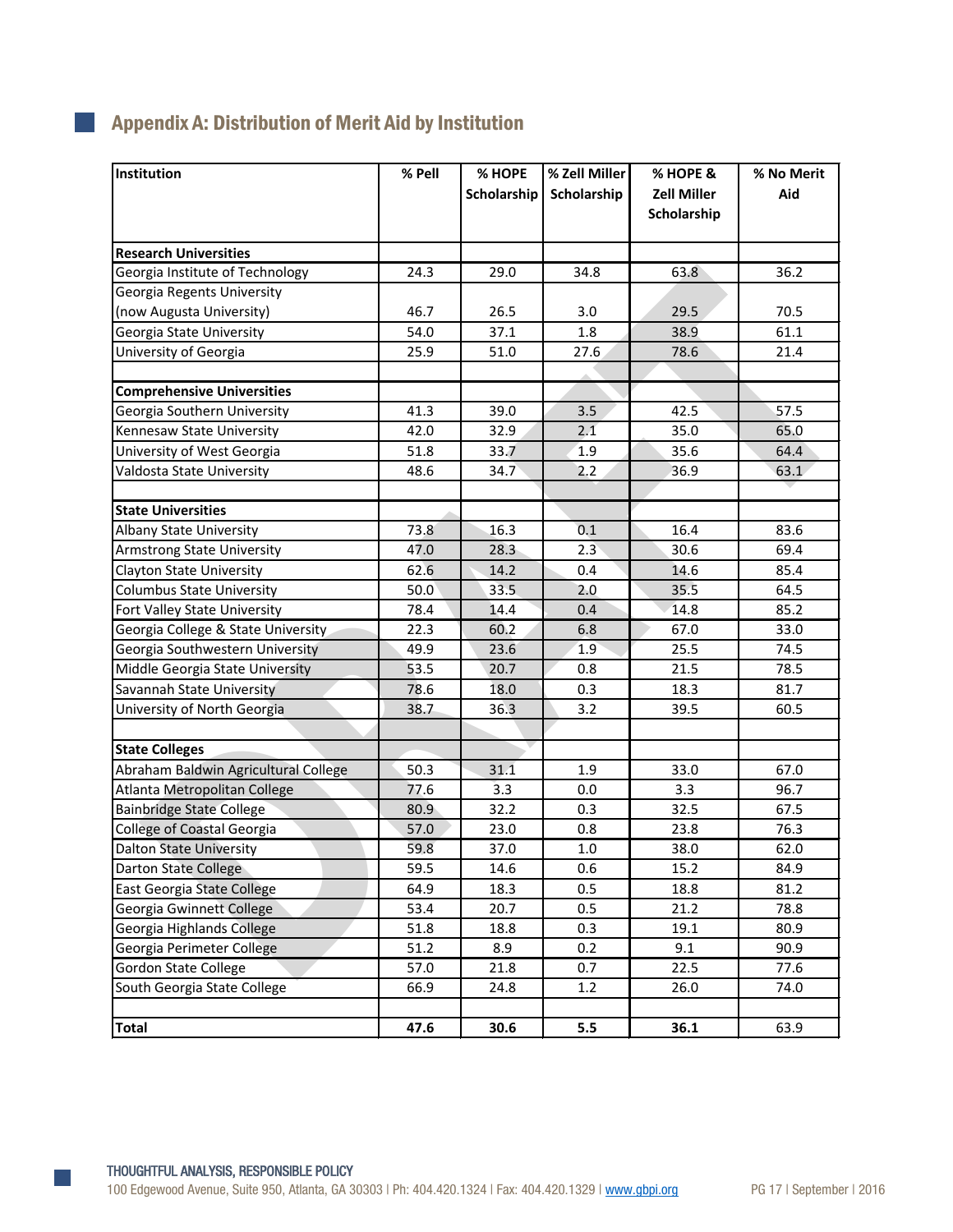## Appendix B: Georgia's Existing Need-Based Aid Programs: Help for Too Few Students

Georgia has two financial aid programs that target low-income students: the REACH Scholarship and the Student Access Loan program. Both provide valuable assistance to financially-needy students but their small size leaves thousands of low-income students without access to state aid.

REACH Scholarship. The Realizing Educational Achievement Can Happen Scholarship was established in 2012 and is a collaborative effort between the Georgia Student Finance Commission, school districts, and the private sector. To be eligible, students must qualify for the federal free and reduced lunch program, show academic promise, and have a record of good attendance and behavior. Preference is given to students who will be in the first generation in their families to attend a postsecondary institution. Students enter the program in eighth grade.

Students receive an annual scholarship of \$2,500 for four years to help cover the cost of attending a college or university. They also meet regularly with a mentor and an academic coach throughout high school. To retain the scholarship, they must maintain a 2.5 GPA in core subjects and good attendance and discipline records in middle and high school as well as a 2.0 GPA in college.

The state covers the full cost of each district's first cohort of REACH Scholars. Districts must raise a portion of the scholarship cost for subsequent cohorts. The amount is based on the relative wealth of a county as measured by unemployment rate, per capita income and percent of residents in poverty. The state covers the rest of the cost.

The number of scholarship recipients is capped at eight per graduating class for school districts with five or more high schools and five per graduating class for districts with four or fewer high schools. Thirty-three of the state's 180 school districts participate in the 2015-2016 school year. The GSFC plans to add up to 41 additional districts in 2016-2017.

Student Access Loan Program. The \$27 million SAL program provides low-interest loans to students who have exhausted all forms of federal financial aid but still have unmet need. Students are eligible if they are enrolled in an associate, bachelor or first-professional degree program in the university system or eligible private institution. Students enrolled in a certificate, diploma or associate degree program in the technical college system are also eligible. They must maintain satisfactory academic progress. HOPE and Zell Miller Scholarship recipients are given priority consideration. Remaining applicants are randomly selected. e eligible, students must quality for the federal free and reduced unch program, show adademic promise, and<br>a record of good attendance and behavior. Preference is given to students who will be in this fit seneration<br>is if

The maximum loan amount for degree-seeking students is \$4,000 per semester and \$8,000 annually. Students may receive a loan multiple years. Loans are capped at \$1,500 per semester and \$3,000 annually for technical college students. The interest rate is one percent while students are in school and stays at that level for those who complete their programs in the designated amount of time. The rate increases to six percent for students who go past the designated time and rises to eight percent for those who graduate a year or more beyond.

Loans are cancellable for students who teach in science, technology, engineering or mathematics or work in public service. Loan repayment is waived for technical college students who graduate with a 3.5 GPA.

Over 3,900 students received loans averaging \$6,874 in fiscal year 2015. In total 13,265 students got loans since fiscal year 2012 when the program was launched.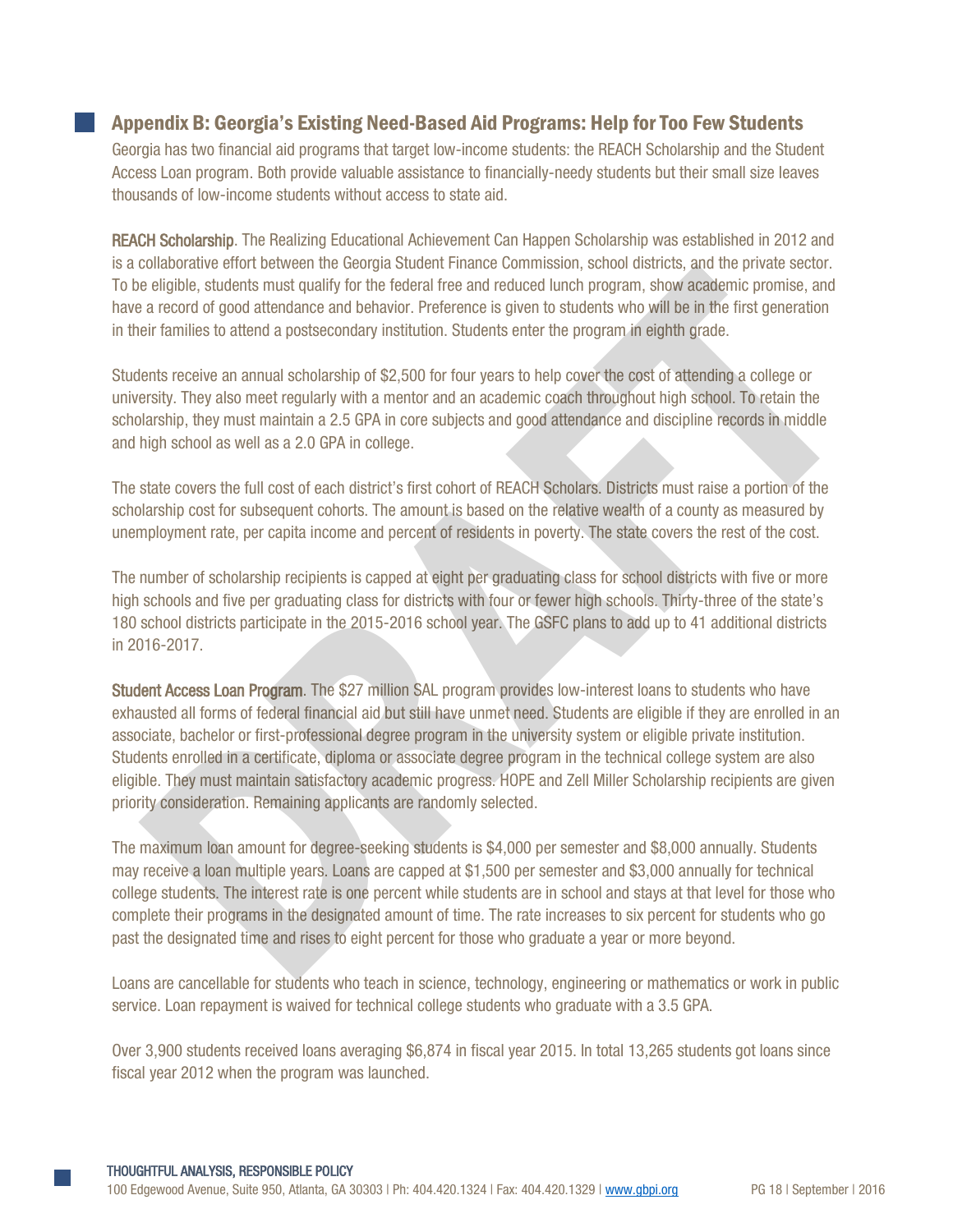## **ENDNOTES**

 $\overline{a}$ 

- <sup>1</sup> Bureau of Labor Statistics, U. S. Department of Labor. Earnings and unemployment rate by educational attainment. February 12, 2016. Retrieved September 6, 2016, 2016 from http://www.bls.gov/emp/ep\_chart\_001.htm.<br><sup>2</sup> Carnevale, A. P. and Cheah, B. (2015) From hard times to better times. Washington, DC: Center on Education and the Workforce.
- Retrieved March 9, 2016 from [https://cew.georgetown.edu/wp-content/uploads/HardTimes2015-Report.pdf.](https://cew.georgetown.edu/wp-content/uploads/HardTimes2015-Report.pdf)<br><sup>3</sup> Bureau of Labor Statistics, U. S. Department of Labor. Earnings and unemployment rate by educational attainment. Febr

2016. Retrieved September 6, 2016, 2016 from http://www.bls.gov/emp/ep\_chart\_001.htm

<sup>4</sup> Carnevale, A. P. and Cheah, B. (2015) From hard times to better times. Washington, DC: Center on Education and the Workforce.

Retrieved March 9, 2016 from https://cew.georgetown.edu/wp-content/uploads/HardTimes2015-Report.pdf.<br><sup>5</sup> Carnevale, A. P., Smith, N. & Strohl, J. (2013) Recovery: job growth and education requirements through 2020, state r Washington, DC: Center on Education and the Workforce. Retrieved March 9, 2016 from https://cew.georgetown.edu/wp-

content/uploads/StateProjections\_6.1.15\_agc\_v2.pdf.<br><sup>6</sup> University System of Georgia. Complete College Georgia: Georgia's Higher Education Completion Plan 2012. November 2011. Retrieved July 25, 2016 from

 $\frac{http://www.usg.edu/assets/educational_access/documents/GalligherEducationCompletionPlan2012.pdf}{University System of Georgia. College affordability and completion in the University System of Georgia: presentation to the Board of$ Regents. August 12, 2015<br><sup>8</sup> Email from University System of Georgia, August 24, 2016.

<sup>9</sup> GBPI calculations with data from: State Higher Education Executive Officers Association. (2015). State higher education finance FY 2014, State by State Wave Chart. Retrieved April 3, 2016 from http://www.sheeo.org/resources/publications/shef-%E2%80%94-

[state-higher-education-finance-fy14.](http://www.sheeo.org/resources/publications/shef-%E2%80%94-state-higher-education-finance-fy14)<br><sup>10</sup> U. S. Census Bureau. Table H-8: Median household incomes by state: 984 to 2014. Retrieved March 11, 2016 from https://www.census.gov/hhes/www/income/data/statemedian/

<sup>11</sup> University System of Georgia. (2011) Funding Formula Overview. Retrieved from

http://www.usg.edu/fiscal\_affairs/documents/Consolidated\_Formula\_Presentation\_-\_November\_Board\_-\_Final.pdf.

<sup>12</sup> University System of Georgia. College affordability and completion in the university system of Georgia: presentation to the Board of Regents. August 12, 2015

<sup>13</sup> U.S. Census Bureau. Table 8: Median Household Income by State-Single Year Estimates, 1984-2014. Retrieved March 30, 2015 from https://www.census.gov/hhes/www/income/data/statemedian/index.html

<sup>14</sup> U.S. Department of Education, Integrated Postsecondary Data System. Georgia Public Two Year and Less Than Two Year Institutions, Total Price for in-state students living on campus with family and not with family. Retrieved July 11, 2016 from: http://nces.ed.gov/ipeds/

<sup>15</sup> U.S. Department of Education. (2015) 2013-2014 Federal Pell grant program end of year report, Table 20. Washington, DC:

Retrieved March 29, 2015 from http://www2.ed.gov/finaid/prof/resources/data/pell-2013-14/pell-eoy-2013-14.html.<br><sup>16</sup> University System of Georgia. College affordability and completion in the University System of Georgia: p Regents. August 12, 2015

<sup>17</sup> University System of Georgia. College affordability and completion in the University System of Georgia: presentation to the Board of Regents. August 12, 2015

<sup>18</sup> University System of Georgia. College affordability and completion in the University System of Georgia: presentation to the Board of Regents. August 12, 2015

<sup>19</sup> GBPI calculations based on data from the U.S. Department of Education. Title IV Program Volume Reports Direct Loan Program<br>2013-2014 Award Year Summary. Retrieved April 12, 2016 from https://studentaid.ed.gov/sa/about <sup>20</sup> Southern Regional Education Board. (2015) Table 68: Federal student loan programs, Fact book on higher education. Atlanta, GA: event A.[F](http://www.sheeo.org/resources/publications/shef-%E2%80%94-state-higher-education-finance-fy14). Pain Universida-Bristopher Works (2013) From the three in the control of the control of the second and the window of the second and the second and the second and the second and the second and the second and the

Author. Retrieved March 11, 2016 from http://publications.sreb.org/2015/2015 Fact Book webversion.pdf.<br><sup>21</sup> U.S. Department of Education, Integrated Postsecondary Data System IPEDS Net Price Data, Georgia Public Two-Year a

Than-Two-Year Institutions. Retrieved July 10, 2016. University System of Georgia institutions were excluded.

 $^{22}$  The Institute for College Access & Success. (2016) Community college enrollment and federal loan program participation status. Retrieved July 27, 2016 from http://ticas.org/sites/default/files/pdf/cc\_participation\_status\_2015-16.pdf . <sup>23</sup> University System of Georgia. Pell grant recipients, fall 2006. Retrieved September 6, 2016 from

http://www.usg.edu/assets/research/documents/finaid/pell\_ftf\_fall\_06.pdf

<sup>24</sup> University System of Georgia. Pell grant recipients, fall 2014. Retrieved March 12, 2016 from

[http://www.usg.edu/research/documents/finaid/srpt9119\\_SER\\_Fall2014.pdf.](http://www.usg.edu/research/documents/finaid/srpt9119_SER_Fall2014.pdf)<br><sup>25</sup> Eligibility criteria for the Pell grant program was expanded in 2007 and 2008. These changes contributed to the increase in the number of Pell-eligible students. However, some of these changes were subsequently rolled back, restricting the number of Pelleligible students. (New America Foundation. Pell Grant Program Overview. May 2015. Retrieved July 27, 2016 from: <http://atlas.newamerica.org/federal-pell-grant-program#toc-enrollment-growth-and-eligibility-changes-amidst-budget-pressures> .)